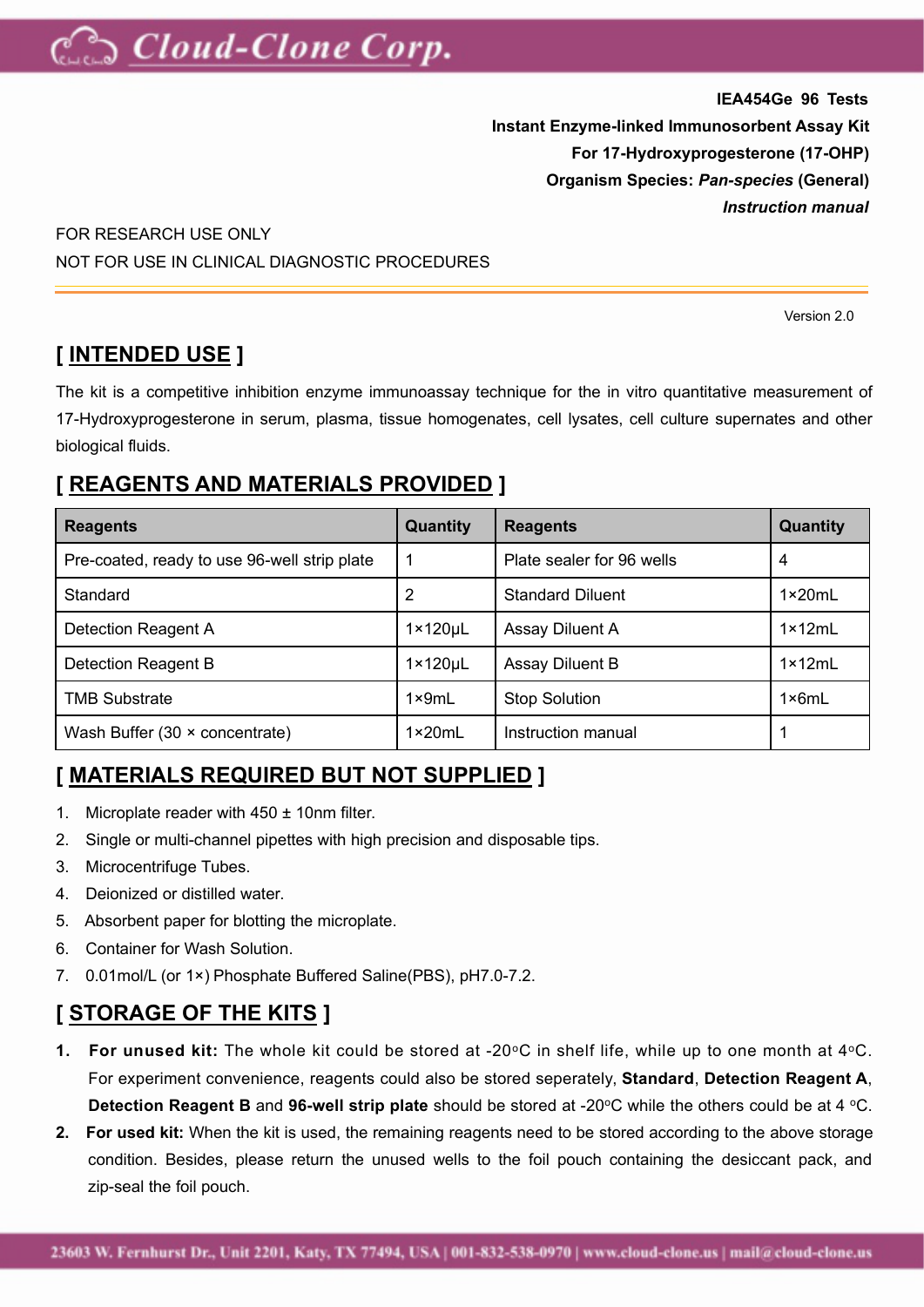# **Cloud-Clone Corp.**

#### **Note:**

It is highly recommended to use the remaining reagents within 1 month provided this is prior to the expiration date of the kit. For the expiration date of the kit, please refer to the label on the kit box. All components are stable up to the expiration date.

#### **[ SAMPLE COLLECTION AND STORAGE ]**

- **Serum** Use a serum separator tube and allow samples to clot for two hours at room temperature or overnight at 4 <sup>o</sup>C before centrifugation for 20 minutes at approximately 1,000×g. Assay freshly prepared serum immediately or store samples in aliquot at -20 $\degree$ C or -80 $\degree$ C for later use. Avoid repeated freeze/thaw cycles.
- **Plasma** Collect plasma using EDTA or heparin as an anticoagulant. Centrifuge samples for 15 minutes at 1,000×g at 2-8°C within 30 minutes of collection. Remove plasma and assay immediately or store samples in aliquot at -20°C or -80°C for later use. Avoid repeated freeze/thaw cycles.

**Tissue homogenates -** The preparation of tissue homogenates will vary depending upon tissue type.

- 1. Tissues were rinsed in ice-cold PBS to remove excess blood thoroughly and weighed before homogenization.
- 2. Minced the tissues to small pieces and homogenized them in fresh lysis buffer (catalog: IS007, different lysis buffer needs to be chosen based on subcellular location of the target protein) (w:v = 1:20-1:50, e.g. 1mL lysis buffer is added in 20-50mg tissue sample) with a glass homogenizer on ice (Micro Tissue Grinders woks, too).
- 3. The resulting suspension was sonicated with an ultrasonic cell disrupter till the solution is clarified.
- 4. Then, the homogenates were centrifuged for 5 minutes at 10,000×g. Collect the supernates and assay immediately or aliquot and store at  $\leq$ -20°C.

**Cell Lysates -** Cells need to be lysed before assaying according to the following directions.

- 1. Adherent cells should be washed by cold PBS gently, and then detached with trypsin, and collected by centrifugation at 1,000×g for 5 minutes (suspension cells can be collected by centrifugation directly).
- 2. Wash cells three times in cold PBS.
- 3. Resuspend cells in fresh lysis buffer with concentration of 10<sup>7</sup> cells/mL. If it is necessary, the cells could be subjected to ultrasonication till the solution is clarified.
- 4. Centrifuge at 1,500×g for 10 minutes at 2-8 $\degree$ C to remove cellular debris. Assay immediately or aliquot and store at  $\leq$ -20 $\degree$ C.
- **Cell culture supernates and other biological fluids -** Centrifuge samples for 20 minutes at 1,000×g. Collect the supernates and assay immediately or store samples in aliquot at -20°C or -80°C for later use. Avoid repeated freeze/thaw cycles.

#### **Note:**

- 1. Samples to be used within 5 days may be stored at 4°C, otherwise samples must be stored at -20°C ( $\leq 1$ month) or -80 $\degree$ C ( $\leq$ 2 months) to avoid loss of bioactivity and contamination.
- 2. Sample hemolysis willinfluence the result, so hemolytic specimen should not be used.
- 3. When performing the assay, bring samples to room temperature.
- 4. It is highly recommended to use serum instead of plasma for the detection based on quantity of our in-house data.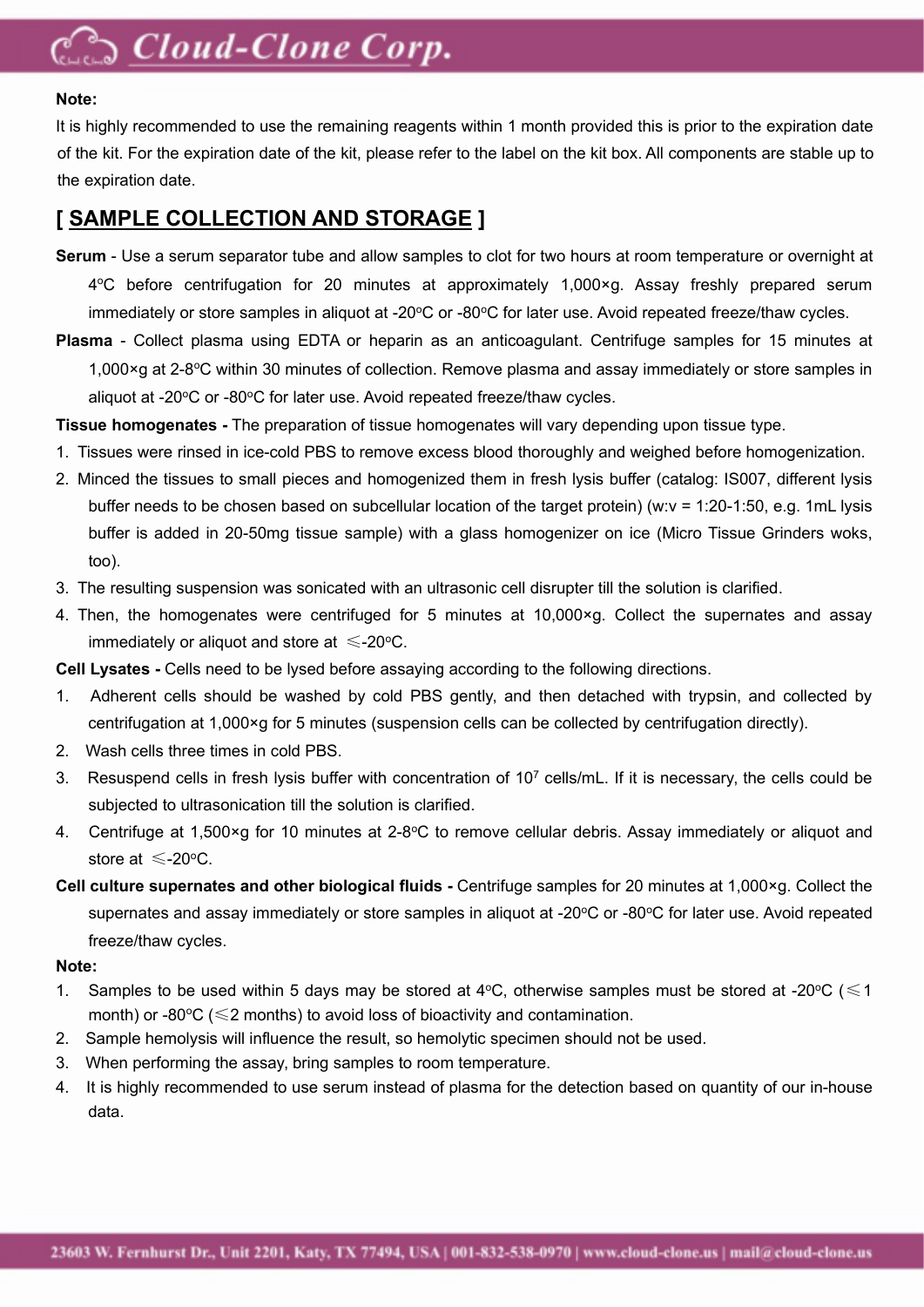# S Cloud-Clone Corp.

# **[ REAGENT PREPARATION ]**

- 1. Bring all kit components and samples to room temperature (18-25 °C) before use. If the kit will not be used up in one time, please only take out strips and reagents for present experiment, and leave the remaining strips and reagents in required condition.
- 2. **Standard -** Reconstitute the **Standard** with 1.0mL of **Standard Diluent,** kept for 10 minutes at room temperature, shake gently(not to foam). The concentration of the standard in the stock solution is 200,000pg/mL. Please firstly dilute the stock solution to 20,000pg/mL and the diluted standard serves as the highest standard (20,000pg/mL). Then prepare 5 tubes containing 0.6mL Standard Diluent and produce a triple dilution series according to the picture shown below. Mix each tube thoroughly before the next transfer. Set up 5 points of diluted standard such as 20,000pg/mL, 6,666.7pg/mL, 2,222.2pg/mL, 740.7pg/mL, 246.9pg/mL, and the last EP tubes with **Standard Diluent** is the blank as 0pg/mL.



- 3. **Detection Reagent A and Detection Reagent B -** Briefly spin or centrifuge the stock Detection A and Detection B before use. Dilute them to the working concentration 100-fold with **Assay Diluent A** and **B**, respectively.
- 4. **Wash Solution** Dilute 20mL of Wash Solution concentrate (30×) with 580mL of deionized or distilled water to prepare 600mL of Wash Solution (1×).
- 5. **TMB substrate** Aspirate the needed dosage of the solution with sterilized tips and do not dump the residual solution into the vial again.

#### **Note:**

- 1. Making serial dilution in the wells directly is not permitted.
- 2. Prepare standard within 15 minutes before assay. Please do not dissolve the reagents at 37°C directly.
- 3. Detection Reagent A and B are sticky solutions, therefore, slowly pipette them to reduce the volume errors.
- 4. Please carefully reconstitute Standards or working Detection Reagent A and B according to the instruction, and avoid foaming and mix gently until the crystals are completely dissolved. To minimize imprecision caused by pipetting, use small volumes and ensure that pipettors are calibrated. It is recommended to suck more than 10uL for one pipetting.
- 5. The reconstituted Standards, Detection Reagent A and Detection Reagent B can be **used only once**.
- 6. If crystals have formed in the Wash Solution concentrate (30×), warm to room temperature and mix gently until the crystals are completely dissolved.
- 7. Contaminated water or container for reagent preparation will influence the detection result.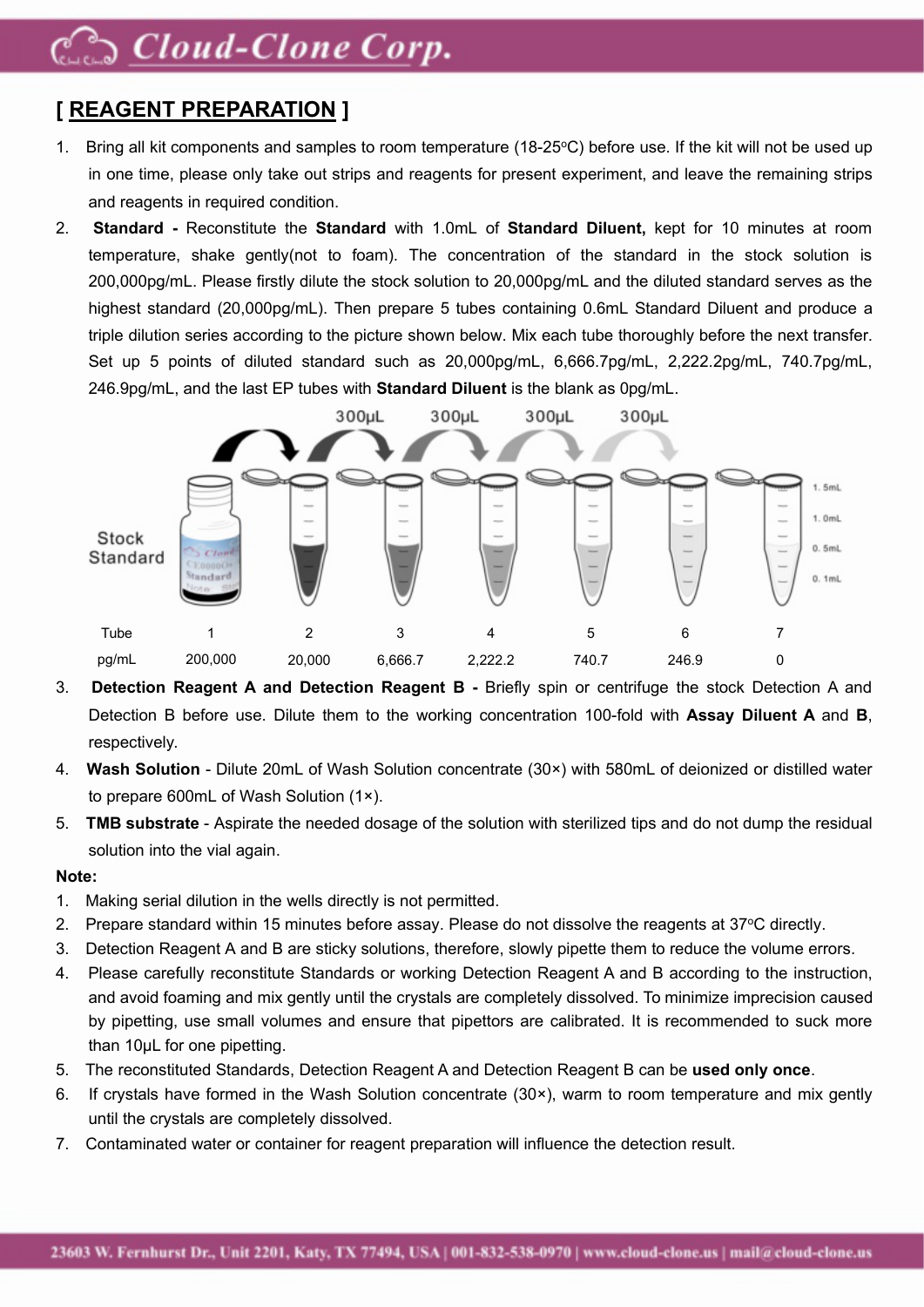# Coud-Clone Corp.

### **[ SAMPLE PREPARATION ]**

- 1. We are only responsible for the kit itself, but not for the samples consumed during the assay. The user should calculate the possible amount of the samples used in the whole test. Please reserve sufficient samples in advance.
- 2. Please predict the concentration before assaying. If values for these are not within the range of the standard curve, users must determine the optimal sample dilutions for their particular experiments. Sample should be diluted by PBS.
- 3. If the samples are not indicated in the manual, a preliminary experiment to determine the validity of the kit is necessary.
- 4. Tissue or cell extraction samples prepared by chemical lysis buffer may cause unexpected ELISA results due to the impacts from certain chemicals.
- 5. Due to the possibility of mismatching between antigen from other origin and antibody used in our kits (e.g., antibody targets conformational epitope rather than linear epitope), some native or recombinant proteins from other manufacturers may not be recognized by our products.
- 6. Influenced by the factors including cell viability, cell number or sampling time, samples from cell culture supernates may not be detected by the kit.
- 7. Fresh samples without long time storage is recommended for the test. Otherwise, protein degradation and denaturalization may occur in those samples and finally lead to wrong results.

### **[ ASSAY PROCEDURE ]**

- 1. Determine wells for diluted standard, blank and sample. Prepare 5 wells for standard points, 1 well for blank. Add 50μL each of dilutions of standard (read Reagent Preparation), blank and samples into the appropriate wells, respectively. And then add 50μL of Detection Reagent A to each well immediately. Shake the plate gently (using a microplate shaker is recommended). Cover with a Plate sealer. Incubate for 50 minutes at 37°C. Detection Reagent A may appear cloudy. Warm to room temperature and mix gently until solution appears uniform.
- 2. Aspirate the solution and wash with 350µL of 1X Wash Solution to each well using a squirt bottle, multi-channel pipette, manifold dispenser or autowasher, and let it sit for 1-2 minutes. Remove the remaining liquid from all wells completely by snapping the plate onto absorbent paper. Repeat 3 times. After the last wash, remove any remaining Wash Buffer by aspirating or decanting. Invert the plate and blot it against absorbent paper.
- 3. Add 100µL of Detection Reagent B working solution to each well. Incubate for 10 minutes at 37°C after covering it with the Plate sealer.
- 4. Repeat the aspiration/wash process for total 5 times as conducted in step 2.
- 5. Add 90μL of Substrate Solution to each well. Cover with a new Plate sealer. Incubate for 10 20 minutes at 37°C (Don't exceed 30 minutes). Protect from light. The liquid will turn blue by the addition of Substrate Solution.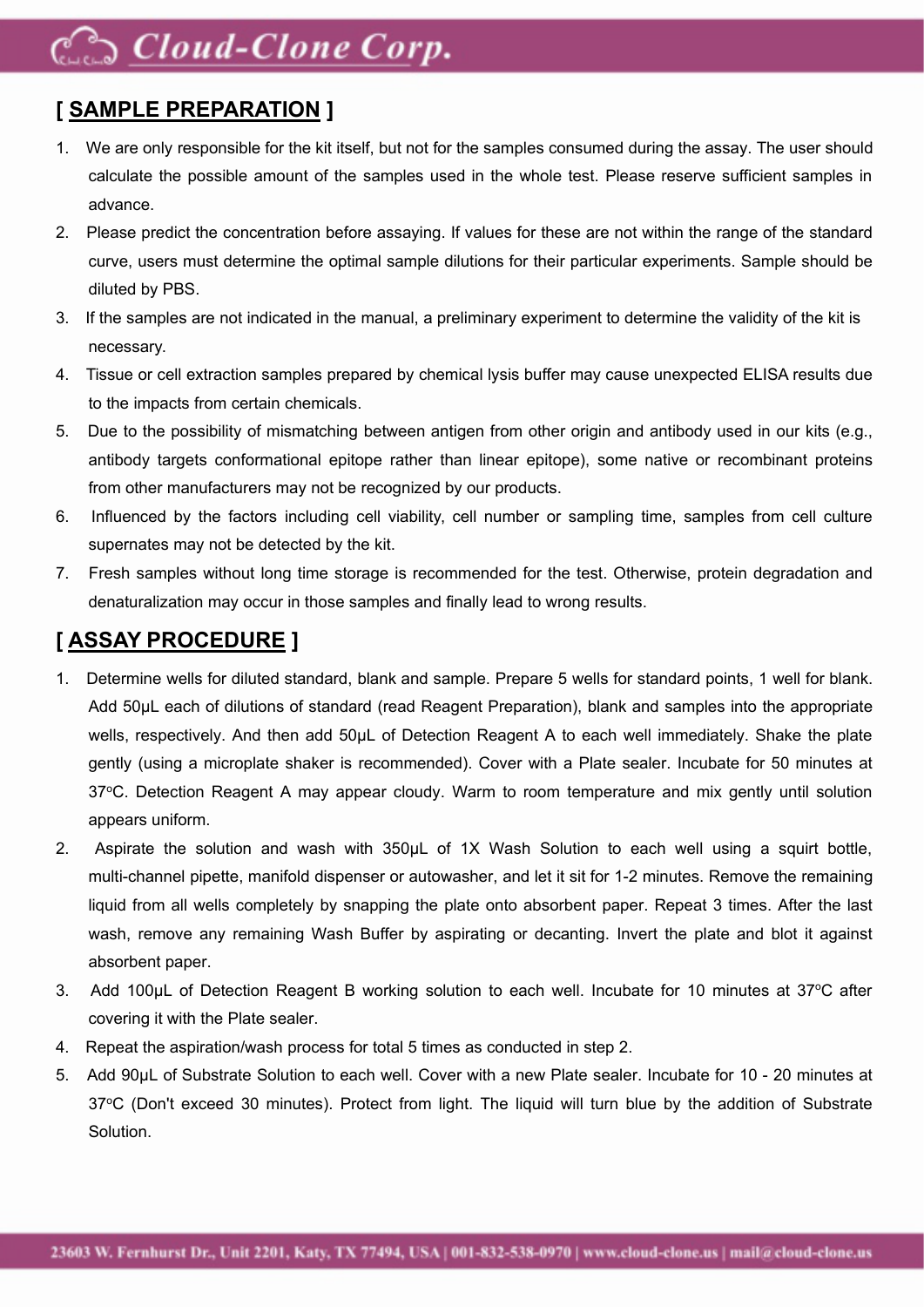# Cloud-Clone Corp.

- 6. Add 50μL of Stop Solution to each well. The liquid will turn yellow by the addition of Stop solution. Mix the liquid by tapping the side of the plate. If color change does not appear uniform, gently tap the plate to ensure thorough mixing.
- 7. Remove any drop of water and fingerprint on the bottom of the plate and confirm there isno bubble on the surface of the liquid. Then, run the microplate reader and conduct measurement at 450nm immediately.

#### **Note:**

- 1. **Assay preparation:** Keep appropriate numbers of wells for each experiment and remove extra wells from microplate. Rest wells should be resealed and stored at -20°C.
- 2. **Samples or reagents addition**:**Please use the freshly prepared Standard.** Please carefully add samples to wells and mix gently to avoid foaming. Do not touch the well wall. For each step in the procedure, total dispensing time for addition of reagents or samples to the assay plate **should not exceed 10 minutes.** This will ensure equal elapsed time for each pipetting step, without interruption. Duplication of all standards and specimens, although not required, is recommended. To avoid cross-contamination, change pipette tips between additions of standards, samples, and reagents. Also, use separated reservoirs for each reagent.
- 3. **Incubation:** To ensure accurate results, proper adhesion of plate sealers during incubation steps is necessary. Do not allow wells to sit uncovered for extended periods between incubation steps. Once reagents are added to the well strips, DO NOT let the strips DRY at anytime during the assay. Incubation time and temperature must be controlled.
- 4. **Washing:** The wash procedure is critical. Complete removal of liquid at each step is essential for good performance. After the last wash, remove any remaining Wash Solution by aspirating or decanting and remove any drop of water and fingerprint on the bottom of the plate. Insufficient washing will result in poor precision and false elevated absorbance reading.
- 5. **Controlling of reaction time:** Observe the change of color after adding **TMB Substrate** (e.g. observation once every 10 minutes)**,** ifthe color is too deep, add **Stop Solution** in advance to avoid excessively strong reaction which will result in inaccurate absorbance reading.
- 6. **TMB Substrate** iseasily contaminated. Please protect it from light.
- 7. The environment humidity which is less than 60% might have some effects on the final performance, therefore, a humidifier is recommended to be used at that condition.

### **[ TEST PRINCIPLE ]**

This assay employs the competitive inhibition enzyme immunoassay technique. A monoclonal antibody specific to 17-Hydroxyprogesterone has been pre-coated onto a microplate. A competitive inhibition reaction islaunched between biotin labeled 17-Hydroxyprogesterone and unlabeled 17-Hydroxyprogesterone (Standards or samples) with the pre-coated antibody specific to 17-Hydroxyprogesterone. After incubation the unbound conjugate is washed off. Next, avidin conjugated to Horseradish Peroxidase (HRP) is added to each microplate well and incubated. The amount of bound HRP conjugate is reverse proportional to the concentration of 17-Hydroxyprogesterone in the sample. After addition of the substrate solution, the intensity of color developed is reverse proportional to the concentration of 17-Hydroxyprogesterone in the sample.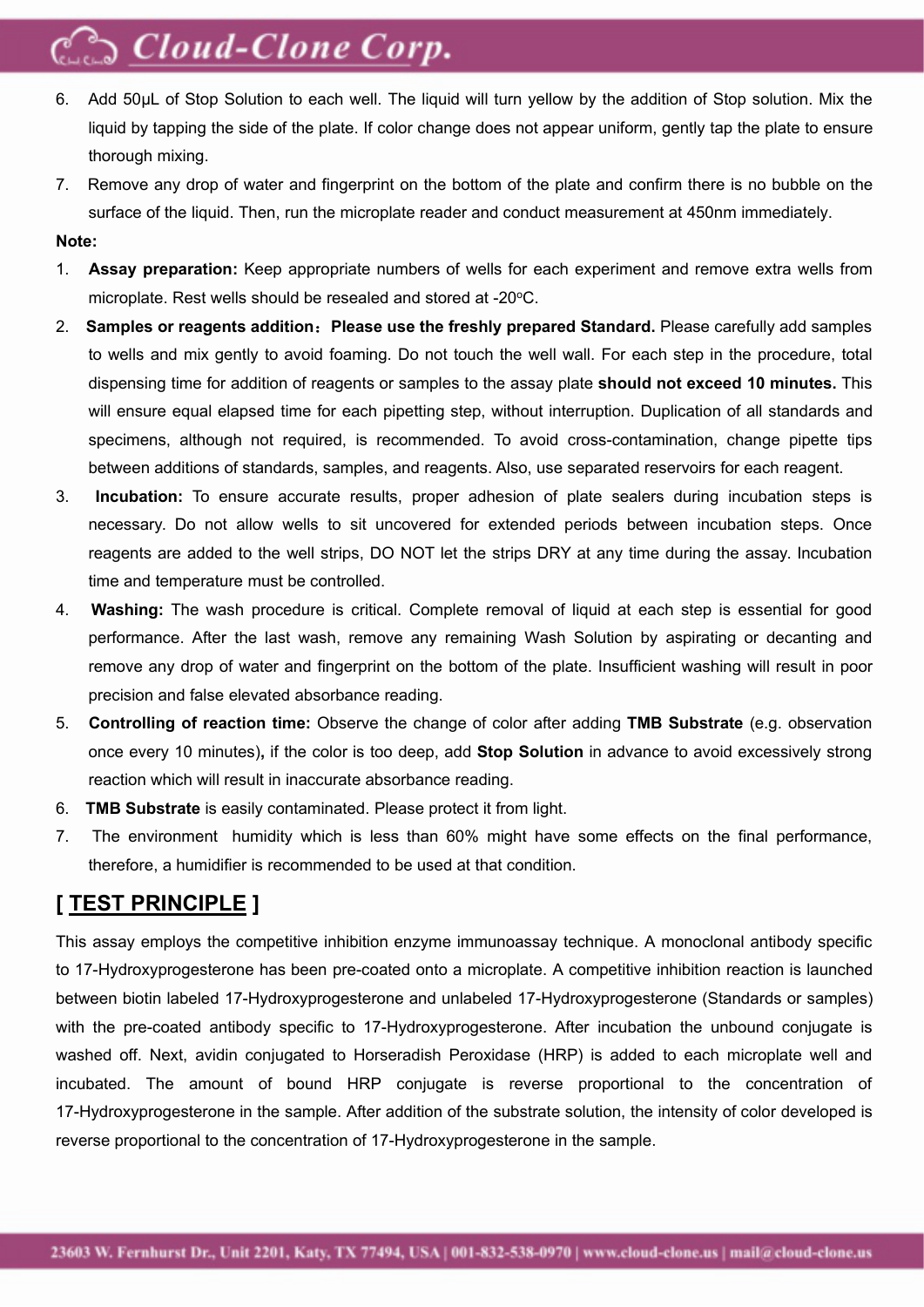# $\supset$  Cloud-Clone Corp.

# **[ CALCULATION OF RESULTS ]**

This assay employs the competitive inhibition enzyme immunoassay technique, so there is an inverse correlation between 17-Hydroxyprogesterone concentration in the sample and the assay signal intensity.

Average the duplicate readings for each standard, control, and samples. Create a standard curve with the log of 17-Hydroxyprogesterone concentration on the y-axis and absorbance on the x-axis. Draw a best fit curve through the points and it can be determined by regression analysis. If samples have been diluted, the concentration read from the standard curve must be multiplied by the dilution factor.

# **[ TYPICAL DATA ]**

In order to make the calculation easier, we plot the O.D. value of the standard (X-axis) against the log of concentration of the standard (Y-axis), although concentration is the independent variable and O.D. value is the dependent variable. The O.D. values of the standard curve may vary according to the conditions of assay performance (e.g. operator, pipetting technique, washing technique or temperature effects). Typical standard curve below is provided for reference only.



**Typical Standard Curve for 17-Hydroxyprogesterone ELISA.**

## **[ DETECTION RANGE ]**

246.9-20,000pg/mL. The standard curve concentrations used for the ELISA's were 20,000pg/mL, 6,666.7pg/mL, 2,222.2pg/mL, 740.7pg/mL, 246.9pg/mL.

## **[ SENSITIVITY ]**

The minimum detectable dose of 17-Hydroxyprogesterone is typically less than 87.3pg/mL.

The sensitivity of this assay, or Lower Limit of Detection (LLD) was defined as the lowest protein concentration that could be differentiated from zero. It was determined by subtracting two standard deviations to the mean optical density value of twenty zero standard replicates and calculating the corresponding concentration.

## **[ SPECIFICITY ]**

This assay has high sensitivity and excellent specificity for detection of 17-Hydroxyprogesterone. No significant cross-reactivity or interference between 17-Hydroxyprogesterone and analogues was observed.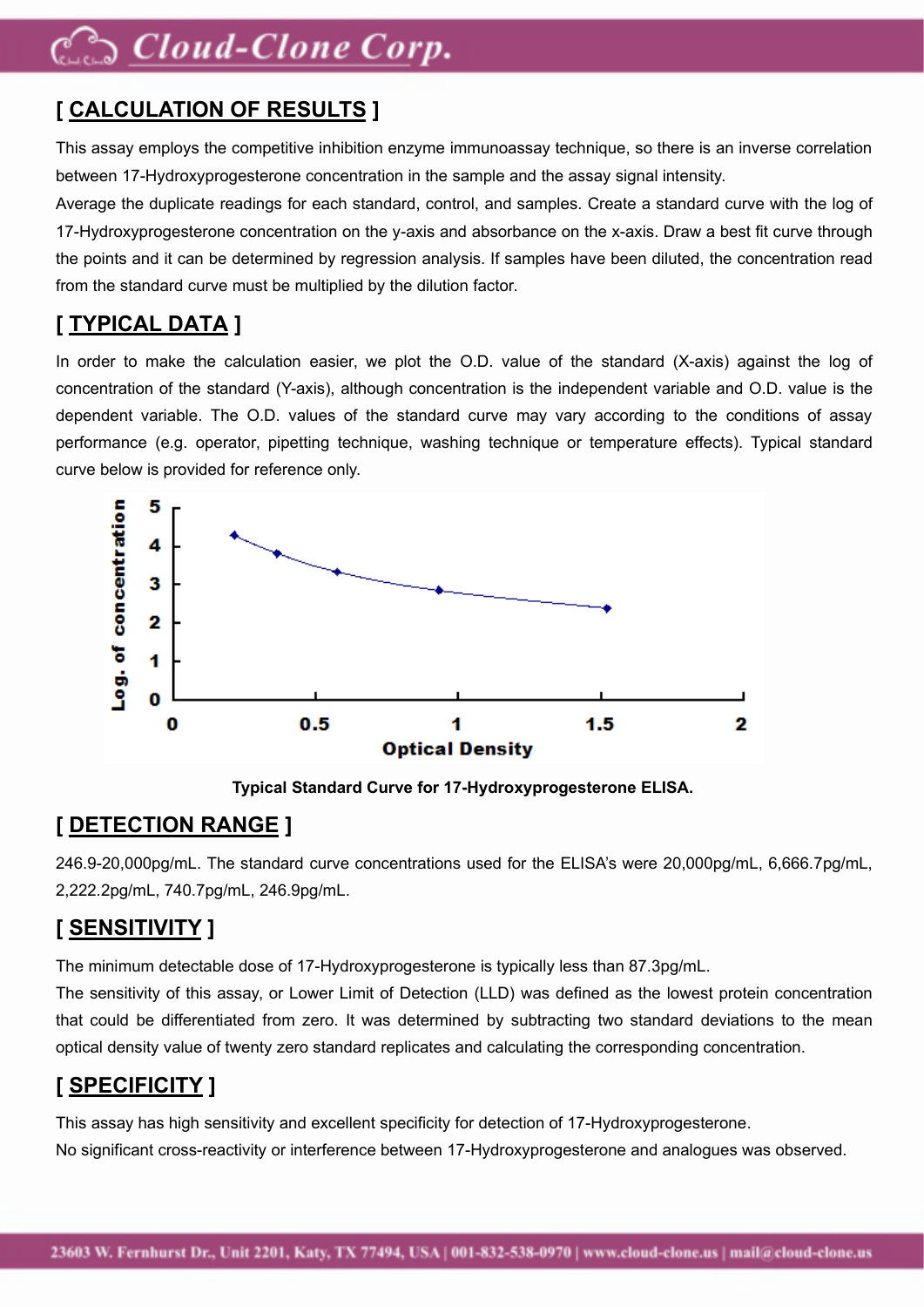# $\supset$  Cloud-Clone Corp.

#### **Note:**

Limited by current skills and knowledge, it is impossible for us to complete the cross- reactivity detection between 17-Hydroxyprogesterone and all the analogues, therefore, cross reaction may still exist.

### **[ RECOVERY ]**

Matrices listed below were spiked with certain level of 17-Hydroxyprogesterone and the recovery rates were calculated by comparing the measured value to the expected amount of 17-Hydroxyprogesterone in samples.

| Matrix              | Recovery range (%) | Average $(\%)$ |  |
|---------------------|--------------------|----------------|--|
| serum( $n=5$ )      | 92-104             | 99             |  |
| EDTA plasma $(n=5)$ | 78-97              | 91             |  |
| heparin plasma(n=5) | 82-96              | 87             |  |

### **[ LINEARITY ]**

The linearity of the kit was assayed by testing samples spiked with appropriate concentration of 17-Hydroxyprogesterone and their serial dilutions. The results were demonstrated by the percentage of calculated concentration to the expected.

| Sample                 | 1: 2    | 1: 4    | 1:8    | 16<br>l : |
|------------------------|---------|---------|--------|-----------|
| $serum(n=5)$           | 92-101% | 85-94%  | 81-95% | 91-99%    |
| EDTA plasma $(n=5)$    | 80-91%  | 83-97%  | 78-98% | 87-102%   |
| heparin plasma $(n=5)$ | 94-103% | 88-105% | 90-99% | 89-109%   |

# **[ PRECISION ]**

Intra-assay Precision (Precision within an assay): 3 samples with low, middle and high level

17-Hydroxyprogesterone were tested 20 times on one plate, respectively.

Inter-assay Precision (Precision between assays): 3 samples with low, middle and high level

17-Hydroxyprogesterone were tested on 3 different plates, 8 replicates in each plate.

 $CV(\% ) = SD/meanX100$ 

Intra-Assay: CV<10%

Inter-Assay: CV<12%

# **[ STABILITY ]**

The stability of ELISA kit is determined by the loss rate of activity. The loss rate of this kit is less than 5% within the expiration date under appropriate storage condition.

To minimize extra influence on the performance, operation procedures and lab conditions,especially room temperature, air humidity, incubator temperature should be strictly controlled. It is also strongly suggested that the whole assay is performed by the same operator from the beginning to the end.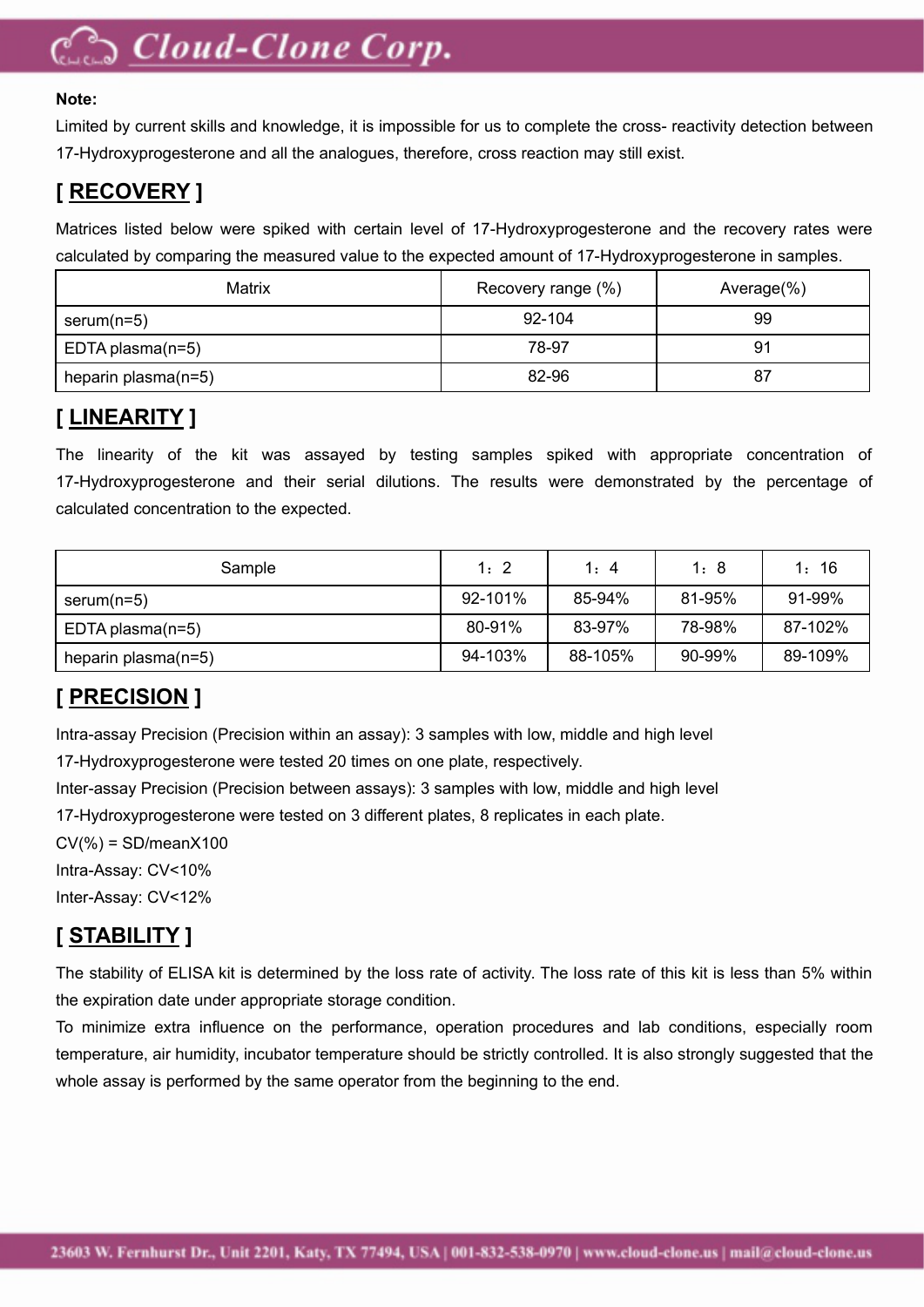# Coud-Clone Corp.

### **[ ASSAY PROCEDURE SUMMARY ]**

- 1. Prepare all reagents, samples and standards;
- 2. Add 50μL standard or sample to each well. And then add 50μL prepared Detection Reagent A immediately. Shake and mix. Incubate 50 minutes at 37°C;
- 3. Aspirate and wash 3 times;
- 4. Add 100uL prepared Detection Reagent B. Incubate 10 minutes at 37°C;
- 5. Aspirate and wash 5 times;
- 6. Add 90μL Substrate Solution. Incubate 10-20 minutes at 37<sup>o</sup>C;
- 7. Add 50μL Stop Solution. Read at 450 nm immediately.

### **[ IMPORTANT NOTE ]**

- 1. Limited by the current conditions and scientific technology, we can't completely conduct the comprehensive identification and analysis on the raw material provided by suppliers. So there might be some qualitative and technical risks to use the kit.
- 2. The final experimental results will be closely related to validity of the products, so the kit should be used prior to the expiration date. And please store the kits exactly according to the instruction.
- 3. Kits from different batches may be a little different in detection range, sensitivity and color developing time. Please perform the experiment exactly according to the instruction attached in kit while electronic ones from our website is only for reference.
- 4. Do not mix or substitute reagents from one kit lot to another. Use only the reagents supplied by manufacturer.
- 5. Protect all reagents from strong light during storage and incubation. All the bottle caps of reagents should be covered tightly to prevent the evaporation and contamination of microorganism. TMB Substrate should remain colorless till it is reacted with the enzyme which binds to the microplate.
- 6. There may be some foggy substance in the wells when the plate isopened at the first time. It will not have any effect on the final assay results. Do not remove microplate from the storage bag until needed.
- 7. Wrong operations during the reagents preparation and loading, as well as incorrect parameter setting for the plate reader may lead to incorrect results. A microplate reader with a bandwidth of 10nm or less and an optical density range of 0-3 O.D. at 450  $\pm$  10nm wavelength is acceptable for use in absorbance measurement. Please read the instruction carefully and adjust the instrument prior to the experiment.
- 8. Variation in sample preparation and each step of experimental operation may cause different results. In order to get better reproducible results, the operation of each step in the assay should be controlled.
- 9. Each kit has been strictly passed Q.C test. However, results from end users might be inconsistent with our in-house data due to some unexpected transportation conditions or different lab equipments. Intra-assay variance among kits from different batches might arise from above factors, too.
- 10. Kits from different manufacturers with the same item might produce different results, since we haven't compared our products with other manufacturers.
- 11. The standard ofthe kit and immunogen used for antibody preparation are commonly recombinant proteins, as different fragments, expression systems, purification methods might be used in recombinant protein preparation, we can not guarantee the kit could detect recombinant protein from other companies. So, it is not recommended to use the kit for the detection of recombinant protein.